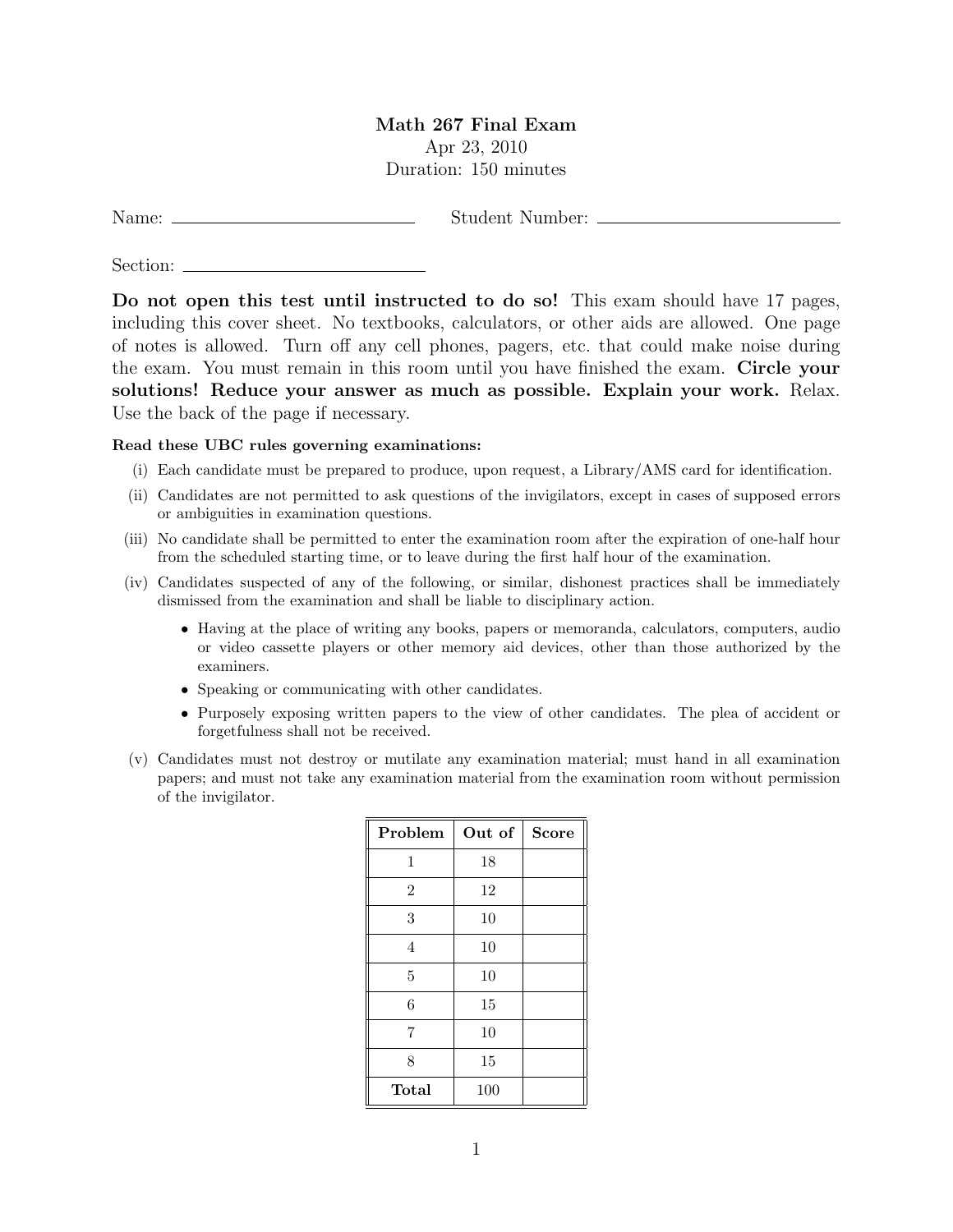# Problem 1 (18 points)

- (a) Calculate  $f(t) = (rect * sin)(t)$ .
- (b) Calculate the Fourier transform of  $g(t) = \text{rect}(3t) \cos(17t)$ .
- (c) Find the inverse Fourier transform of  $\hat{h}(\omega) = \frac{2i\omega}{(1+i\omega)(5+i\omega)}$ .

(d) Calculate 
$$
\int_{-\infty}^{\infty} [\text{sinc}(\omega/4)]^2 d\omega.
$$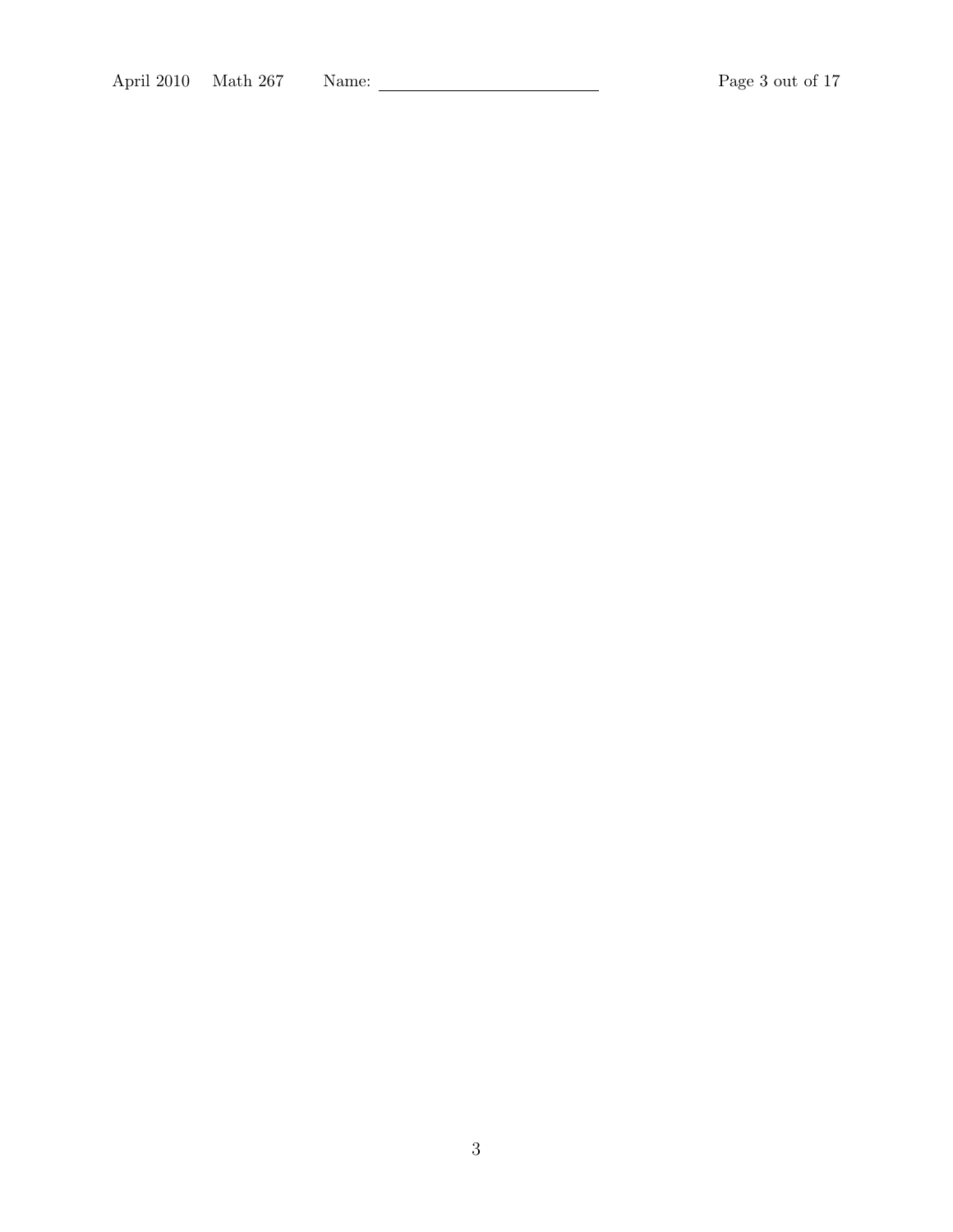### Problem 2 (12 points)

Let  $f(t)$  be a  $2\pi$ -periodic function and  $f(t) = t^2$  for  $-\pi < t \leq \pi$ .

- (a) Plot  $f(t)$  in at least three periods. Is  $f(t)$  odd or even?
- (b) Find the real Fourier Series of  $f(t)$ .

(c) Use (b) to calculate the infinite sum 
$$
\sum_{k=1}^{\infty} \frac{(-1)^k}{k^2}.
$$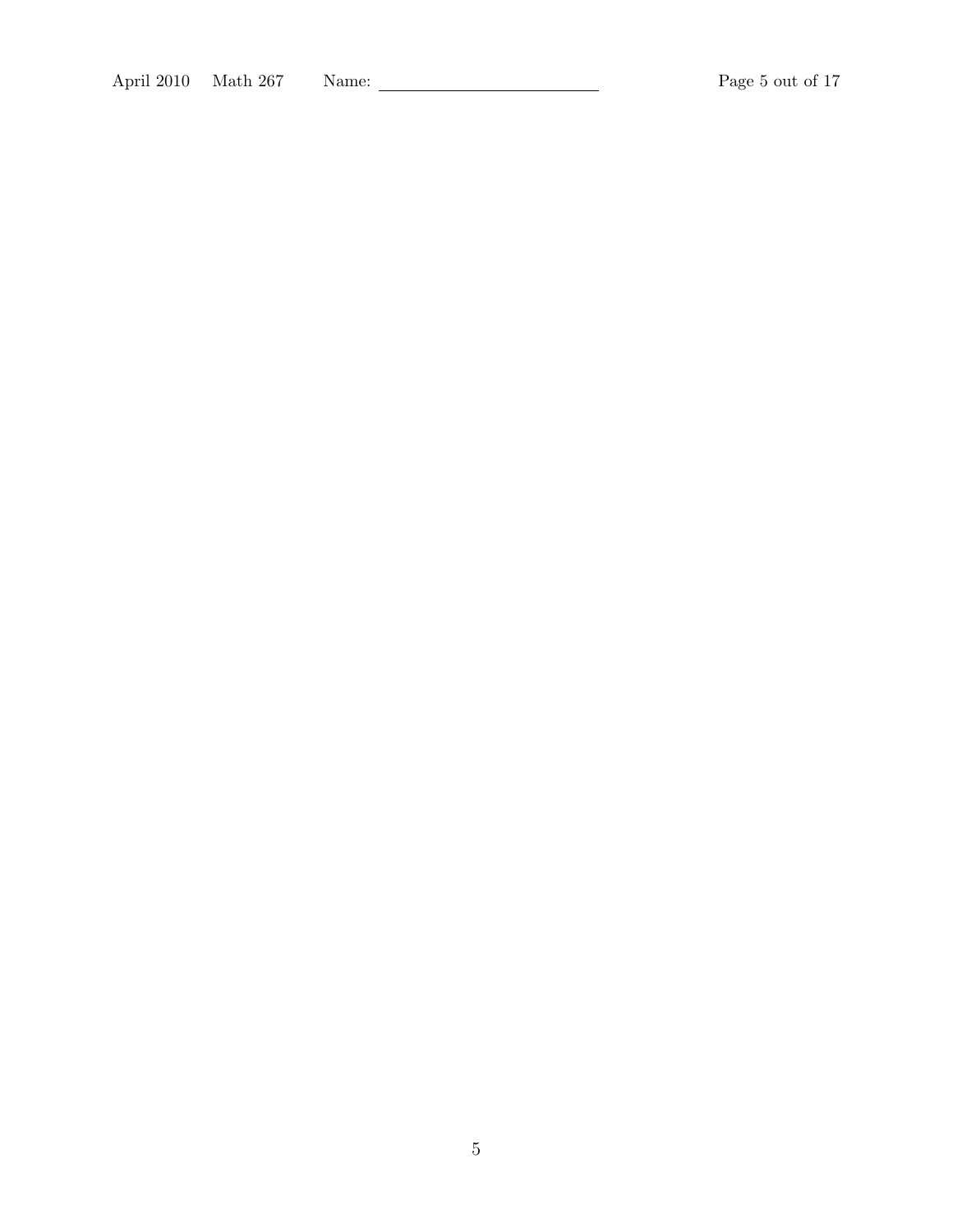#### Problem 3 (10 points)

Suppose an LTI system has an output  $y(t) = 2\cos(5t)$  when its input is equal to  $x(t) = 3\cos(5t) + 2\cos(35t) + \cos(72t + \pi/2).$ 

- (a) Calculate the Fourier transforms of  $x(t)$  and  $y(t)$ .
- (b) Specify a possible transfer function for this LTI system. Does this system correspond to a low-pass, high-pass, or band-pass filter?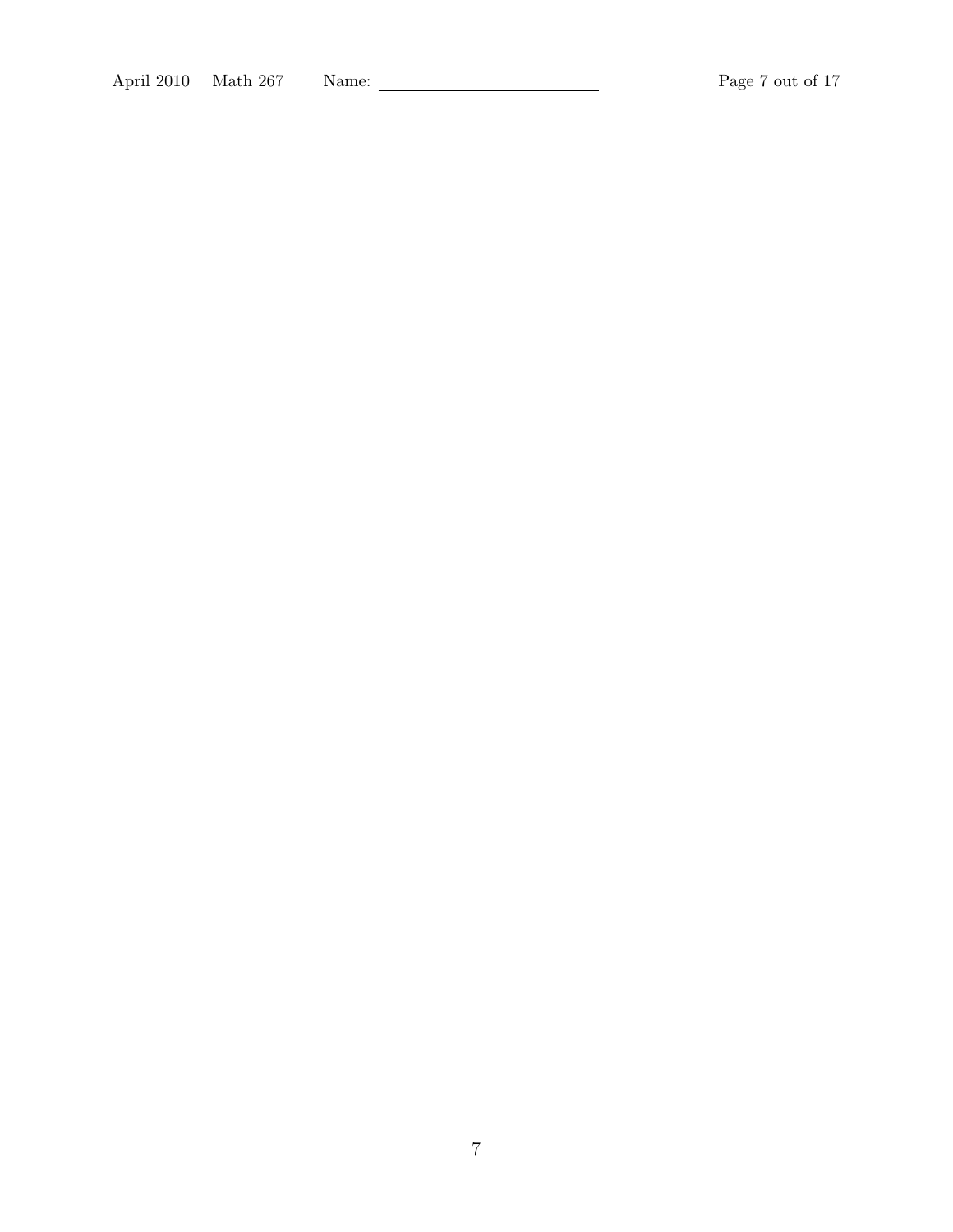## Problem 4 (10 points)

Find the Fourier transform (with respect to x)  $\hat{u}(k, t)$  of the solution  $u(x, t)$  of the equation (Schrödinger equation)

$$
\begin{cases}\n\quad i u_t(x,t) = u_{xx}(x,t), & x \in \mathbb{R}, \ t \ge 0, \\
u(x,0) = e^{-|x|}, & x \in \mathbb{R}, \\
u(-\infty, t) = u(\infty, t) = 0, \ t \ge 0.\n\end{cases}
$$

Hint: Recall that  $e^{-|x|} \stackrel{\text{FT}}{\longleftrightarrow} \frac{2}{1+|x|}$  $\frac{2}{1 + k^2}$ .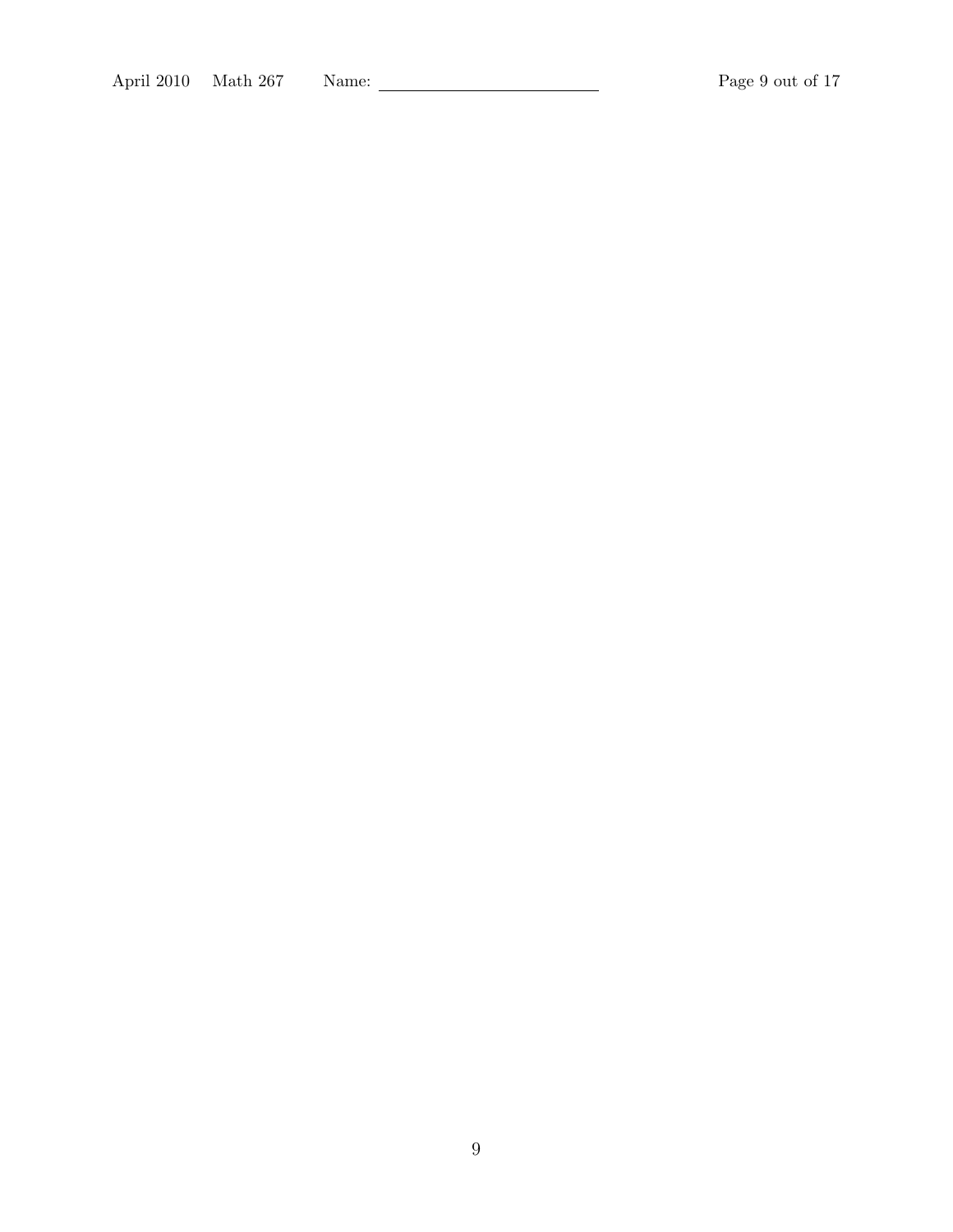## Problem 5 (10 points)

(a) Find the discrete Fourier transform of the vector

$$
v = [1, 1, 1, 1, 1, 1].
$$

(b) Let  $x[n] = \sin(\frac{2\pi}{11}n)$ .

- (a) What is the fundamental period of  $x[n]$ ?
- (b) Find the discrete time Fourier series coefficients of  $x[n]$ .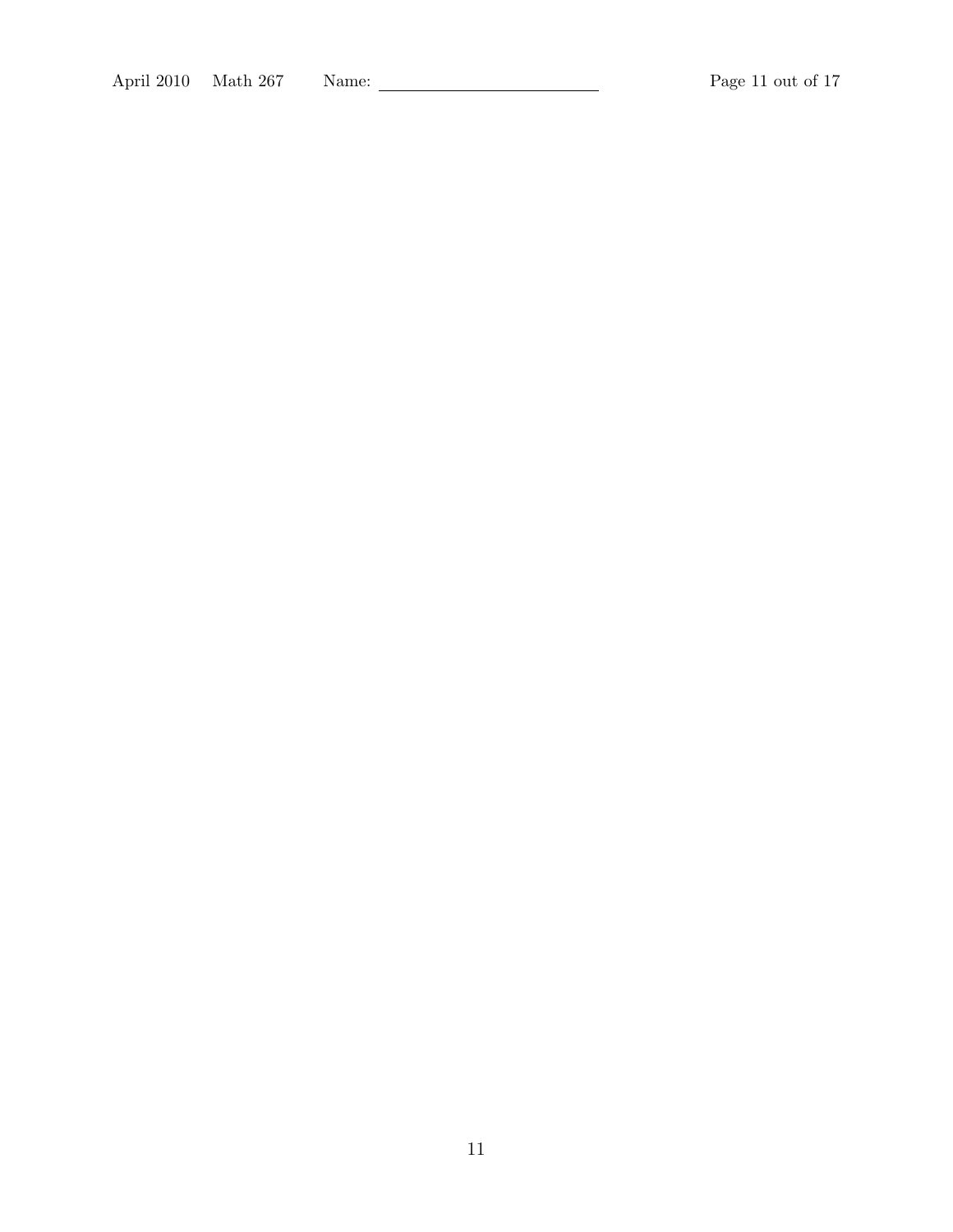#### Problem 6 (15 points)

Determine the z-transform of the following signals. Specify the region of convergence in each case.

(a) 
$$
x[n] = (\frac{1}{2})^n u(n),
$$

(b) 
$$
y[n] = \left(\frac{1}{2}\right)^n u(-n-1),
$$

- (c)  $y[n] = (\frac{1}{2})$  $\frac{1}{2}\Big)^{|n|}.$
- (d) In each case above, indicate whether the discrete-time Fourier transform of the signal exists. If it does, find it. If not, explain.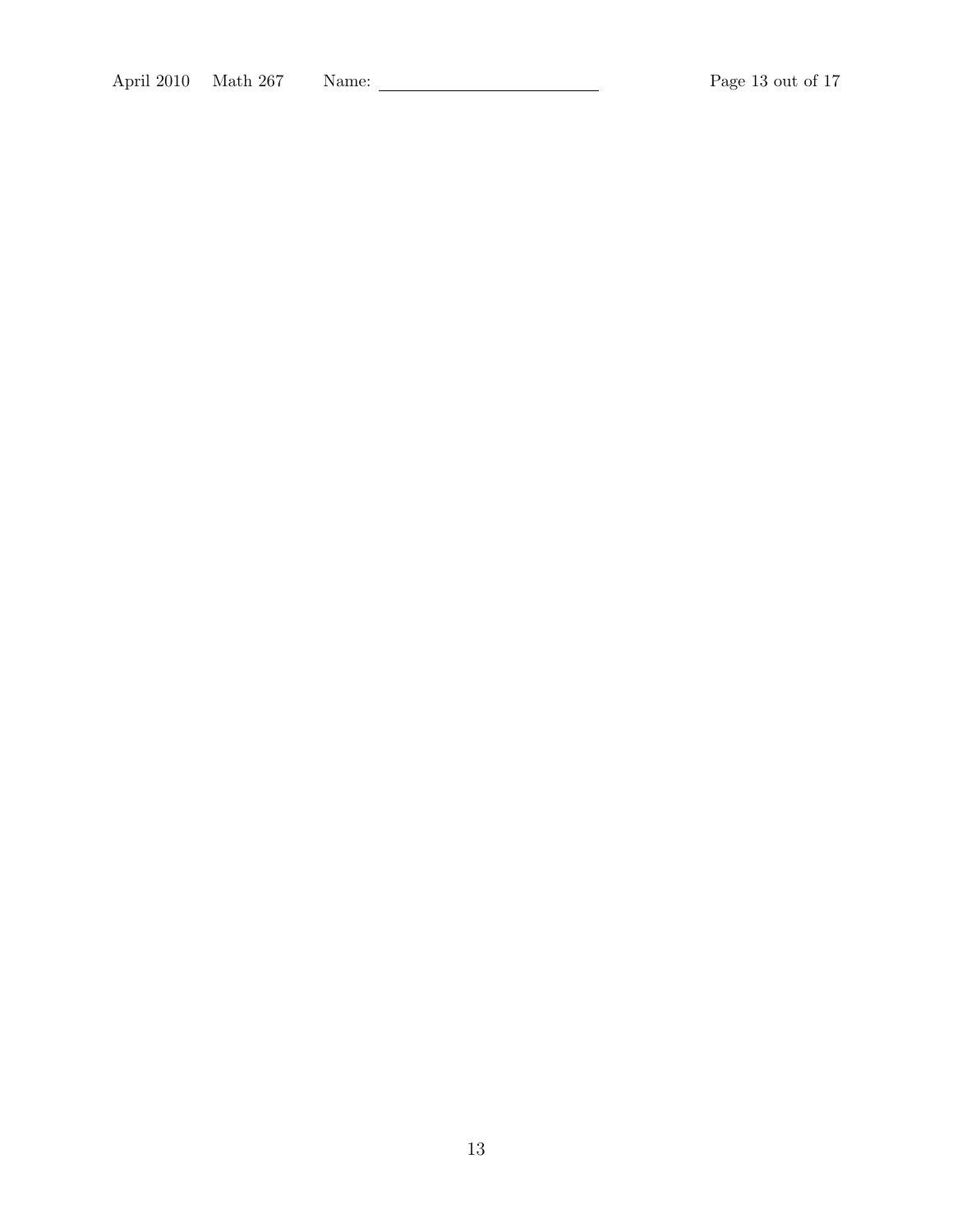# Problem 7 (10 points)

Calculate the inverse  $z$  transforms of the following functions.

(a) 
$$
H(z) = \frac{z}{(z - \frac{1}{2})(z - 4)}, \frac{1}{2} < |z| < 4.
$$
  
\n(b)  $G(z) = \frac{z^5 + 1}{z - \frac{1}{3}}, \frac{1}{3} < |z|.$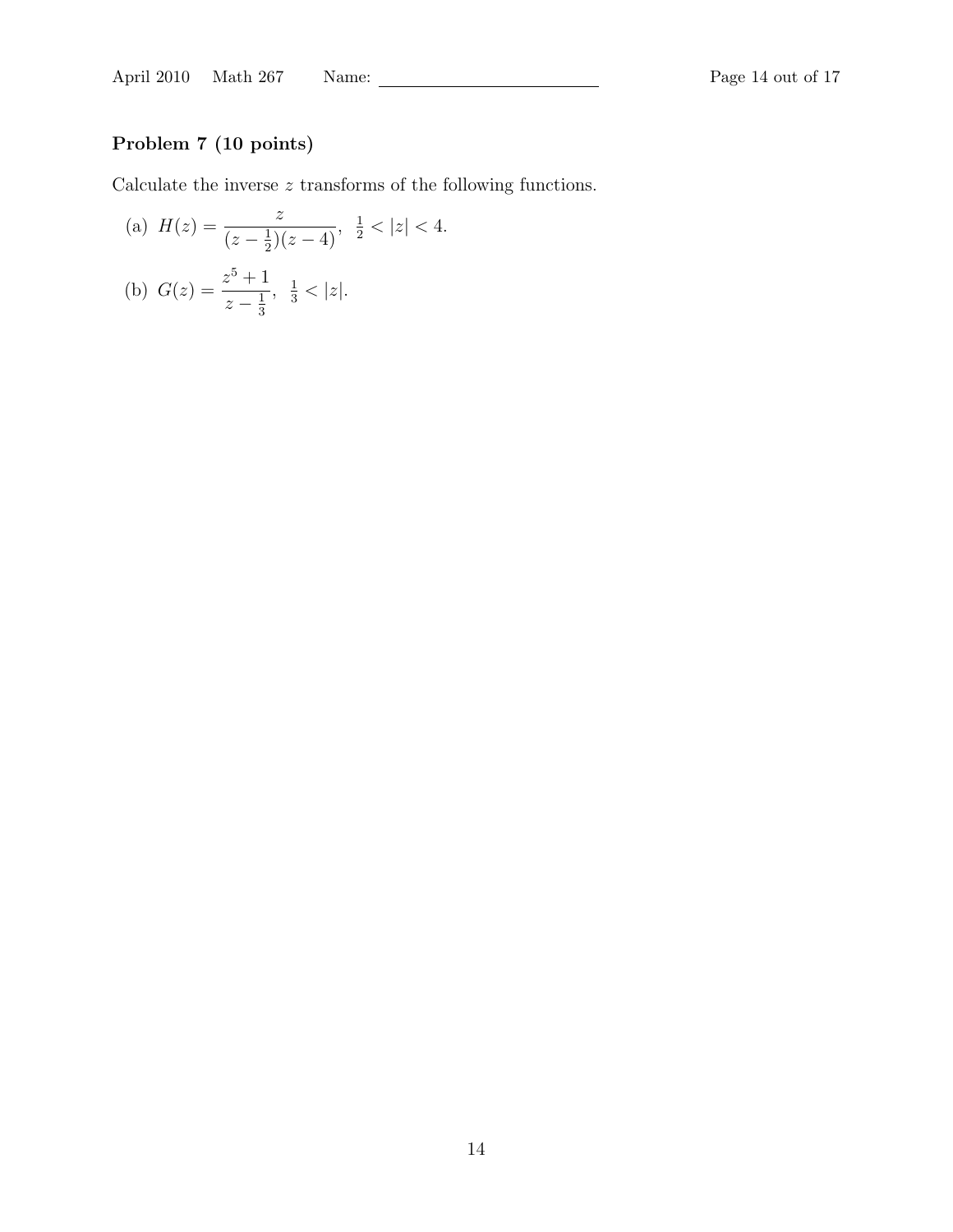April 2010 Math 267 Name: Page 15 out of 17